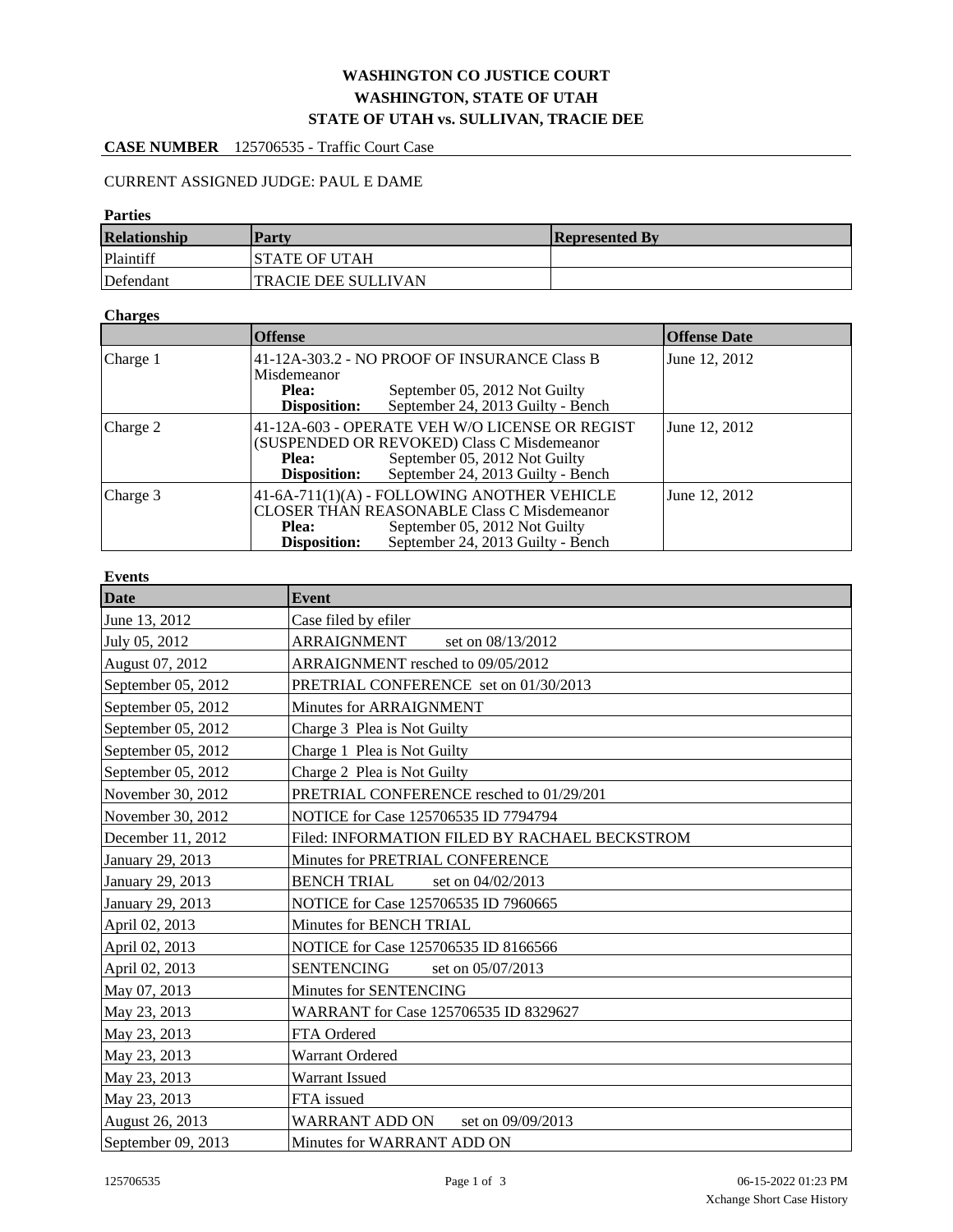| September 09, 2013 | <b>Warrant Recalled</b>                                               |
|--------------------|-----------------------------------------------------------------------|
| September 09, 2013 | FTA/FTC Adjudicated                                                   |
| September 09, 2013 | <b>SENTENCING</b><br>set on 09/24/2013                                |
| September 09, 2013 | Filed: Affidavit of Indigency                                         |
| September 10, 2013 | Filed: Minute Entry/Order denying request for court appointed counsel |
| September 24, 2013 | Charge 2 Disposition is Guilty - Bench                                |
| September 24, 2013 | Charge 3 Disposition is Guilty - Bench                                |
| September 24, 2013 | Charge 1 Disposition is Guilty - Bench                                |
| September 24, 2013 | Charge 2 Disposition removed.                                         |
| September 24, 2013 | Fine Account created                                                  |
| September 24, 2013 | Minutes for SENTENCING                                                |
| September 24, 2013 | Charge 2 Disposition is Guilty - Bench                                |
| February 21, 2014  | Fee Account created                                                   |
| February 21, 2014  | Fee Account created                                                   |
| February 21, 2014  | Payment on accounts                                                   |
| May 27, 2014       | Payment on accounts                                                   |
| May 27, 2014       | Fee Account created                                                   |
| July 14, 2014      | WARRANT for Case 125706535 ID 9560329                                 |
| July 14, 2014      | FTC Ordered                                                           |
| July 14, 2014      | <b>Warrant Ordered</b>                                                |
| July 14, 2014      | Warrant Issued                                                        |
| July 14, 2014      | FTC issued                                                            |
| August 14, 2014    | Fee Account created                                                   |
| August 14, 2014    | Payment on accounts                                                   |
| August 14, 2014    | FTA/FTC Adjudicated                                                   |
| August 14, 2014    | Warrant Recalled                                                      |
| July 01, 2015      | Case Closed                                                           |

### **Account Summary**

| <b>Account</b>                           | <b>Details</b>        |              |                 |             |
|------------------------------------------|-----------------------|--------------|-----------------|-------------|
| <b>REVENUE DETAIL - TYPE: FINE</b>       | <b>Amount Due:</b>    | \$<br>595.00 |                 |             |
|                                          | Amount Paid:          | \$<br>595.00 |                 |             |
|                                          | <b>Amount Credit:</b> | \$<br>0.00   |                 |             |
|                                          |                       |              | <b>Balance:</b> | $*$ \$ 0.00 |
| <b>REVENUE DETAIL - TYPE: Interest</b>   | <b>Amount Due:</b>    | \$<br>8.57   |                 |             |
|                                          | Amount Paid:          | \$<br>8.57   |                 |             |
|                                          | <b>Amount Credit:</b> | \$<br>0.00   |                 |             |
|                                          |                       |              | <b>Balance:</b> | $*$ \$ 0.00 |
| <b>REVENUE DETAIL - TYPE: ELECTRONIC</b> | <b>Amount Due:</b>    | \$<br>4.65   |                 |             |
| <b>PAYMENT</b>                           | <b>Amount Paid:</b>   | \$<br>4.65   |                 |             |
|                                          | <b>Amount Credit:</b> | \$<br>0.00   |                 |             |
|                                          |                       |              | <b>Balance:</b> | $*$ \$ 0.00 |
| REVENUE DETAIL - TYPE: ELECTRONIC        | <b>Amount Due:</b>    | \$<br>2.34   |                 |             |
| <b>PAYMENT</b>                           | <b>Amount Paid:</b>   | \$<br>2.34   |                 |             |
|                                          | <b>Amount Credit:</b> | \$<br>0.00   |                 |             |
|                                          |                       |              | <b>Balance:</b> | $*$ \$ 0.00 |
| REVENUE DETAIL - TYPE: ELECTRONIC        | <b>Amount Due:</b>    | \$<br>4.71   |                 |             |
| <b>PAYMENT</b>                           | <b>Amount Paid:</b>   | \$<br>4.71   |                 |             |
|                                          | <b>Amount Credit:</b> | \$<br>0.00   |                 |             |
|                                          |                       |              | <b>Balance:</b> | $*$ \$ 0.00 |